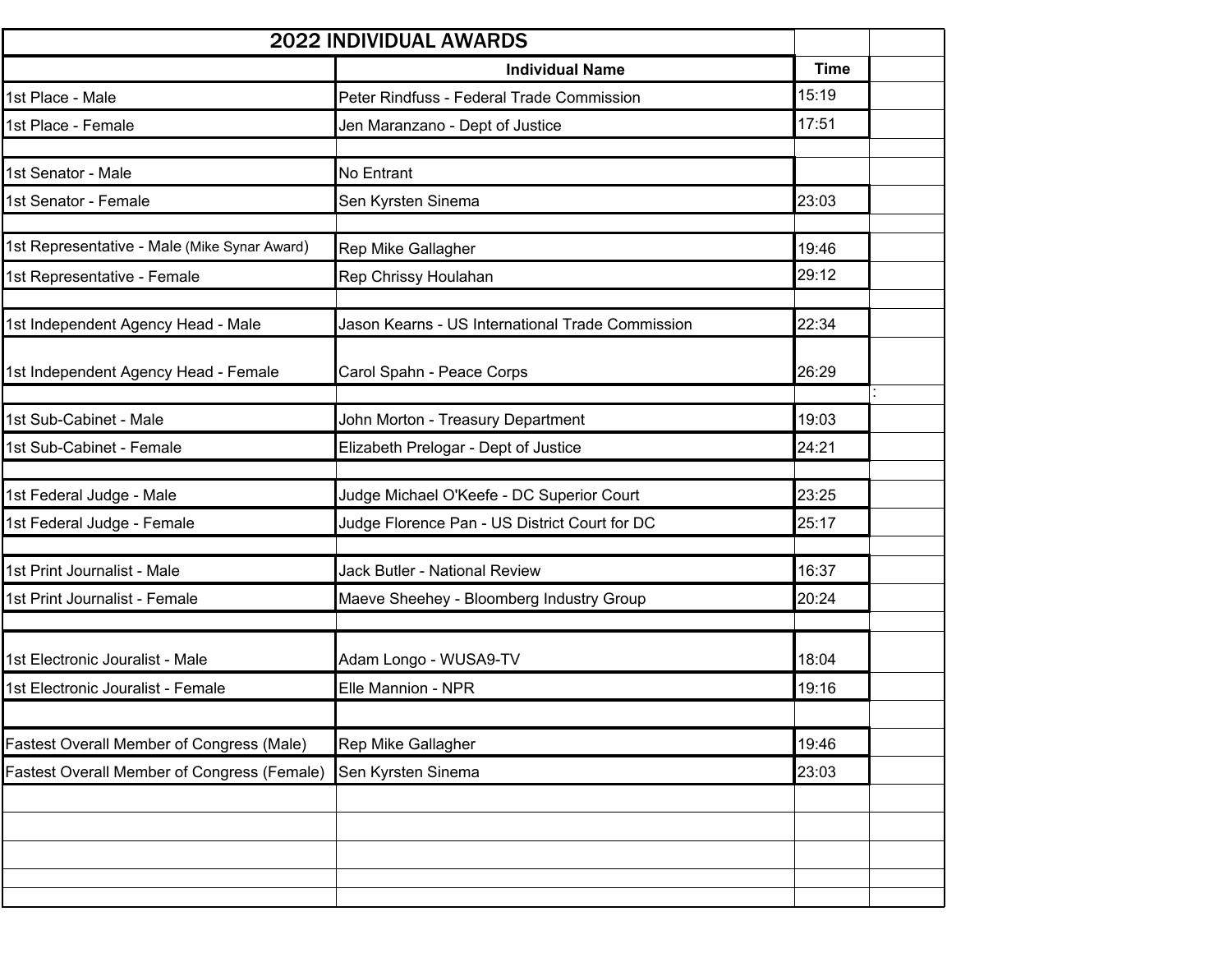| <b>2022 TEAM AWARDS</b>                                |                                                                                    |  |
|--------------------------------------------------------|------------------------------------------------------------------------------------|--|
|                                                        |                                                                                    |  |
|                                                        | <b>Team Name</b>                                                                   |  |
| House - 1st                                            | Le(a)vin The Competition Behind - Rep Mike Levin                                   |  |
| House - 2nd                                            | Not Running For Re-Election - Rep Jim Cooper                                       |  |
| Senate - 1st                                           | Hot Mess - Sen Kyrsten Sinema                                                      |  |
| Senate - 2nd                                           | The Miner League- Sen Shelley Capito                                               |  |
| Executive Branch - 1st                                 | FTC-Faster Then Competition - Federal Trade Comm                                   |  |
| Executive Branch - 2nd                                 | Hamilton's Harriers - Treasury Dept                                                |  |
| Print Media - 1st                                      | Chronline Learners - Chronicle of Higher Education                                 |  |
| Print Media - 2nd                                      | <b>OmicRUN - Bloomberg Industry Group</b>                                          |  |
| Electronic Media - 1st                                 | How I Ran That - NPR                                                               |  |
| Electronic Media - 2nd                                 | It's Been Quite a Few Minutes - NPR                                                |  |
| Judicial Team - 1st                                    | Running is Taxing - US Tax Court - Judge Kerrigan                                  |  |
| Judicial Team - 2nd                                    | Cool Runnings - US District Court for DC - Judge Chutkan                           |  |
|                                                        |                                                                                    |  |
|                                                        | <b>2022 SPECIAL TEAM AWARDS</b>                                                    |  |
|                                                        | <b>Team Name</b>                                                                   |  |
| <b>Overall Team Winner</b><br>(Richard G. Lugar Award) | FTC-Faster Then Competition                                                        |  |
|                                                        |                                                                                    |  |
| <b>Best Named - 1st</b>                                | Right to a Speedy Mile<br>Judge Randolph Moss, US District Ct for DC               |  |
| <b>Best Named - 2nd</b>                                | May it Please the Course<br>Elizabeth Prelogar, Solicitor General                  |  |
| <b>Best Named - 3rd</b>                                | <b>Running Tarrified</b><br>Jason Kearns, US International Trade Commission; Chair |  |
|                                                        |                                                                                    |  |
|                                                        |                                                                                    |  |